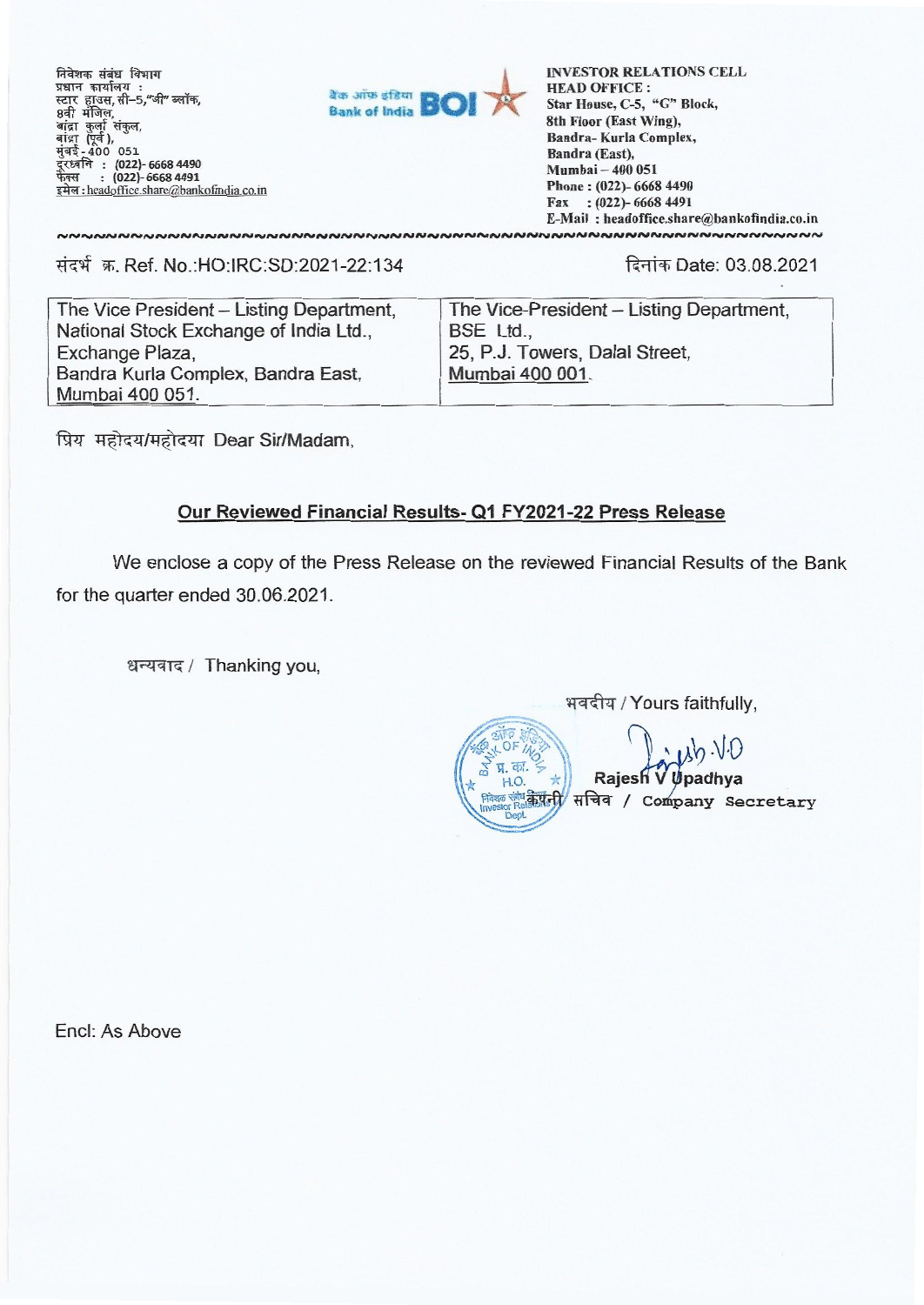

# **PRESS RELEASE**

## Date: 03rd August, 2021

# **Financial Results for the Quarter ended 30th June 2021**

# **KEY HIGHLIGHTS (Q1FY22)**

- $\star$  Net Profit stood at Rs.720 Cr, up by 188% over Q4FY21
- \* Operating Profit stood at Rs.2,806 Cr up by 34% over Q4FY21
- ★ Non-Interest Income grew by 39% YoY
- $\star$  NIM improved by 15 bps sequentially, NII up by 7%
- \* Gross NPA ratio down by 40bps YoY
- ★ Net NPA ratio down by 23bps YoY
- \* Provision Coverage Ratio (PCR) at 86.17% improved by 130 bps YoY
- \* CRAR stood at 15.07% higher than both Mar'21 and Jun'20
- \* RAM Advances grew by 11.02% YoY and it constitutes 51.36% of Advances
- \* Retail Credit grew by 10.57% YoY
- \* Agriculture Credit grew by 11.08% YoY
- $\star$  MSME Credit grew by 11.45% YoY
- \* CASA deposits increased by 13.80% YoY
- \* Credit Cost declined by 241 bps over Q4FY21
- \* Slippage ratio declined by 96 bps over Q4FY21.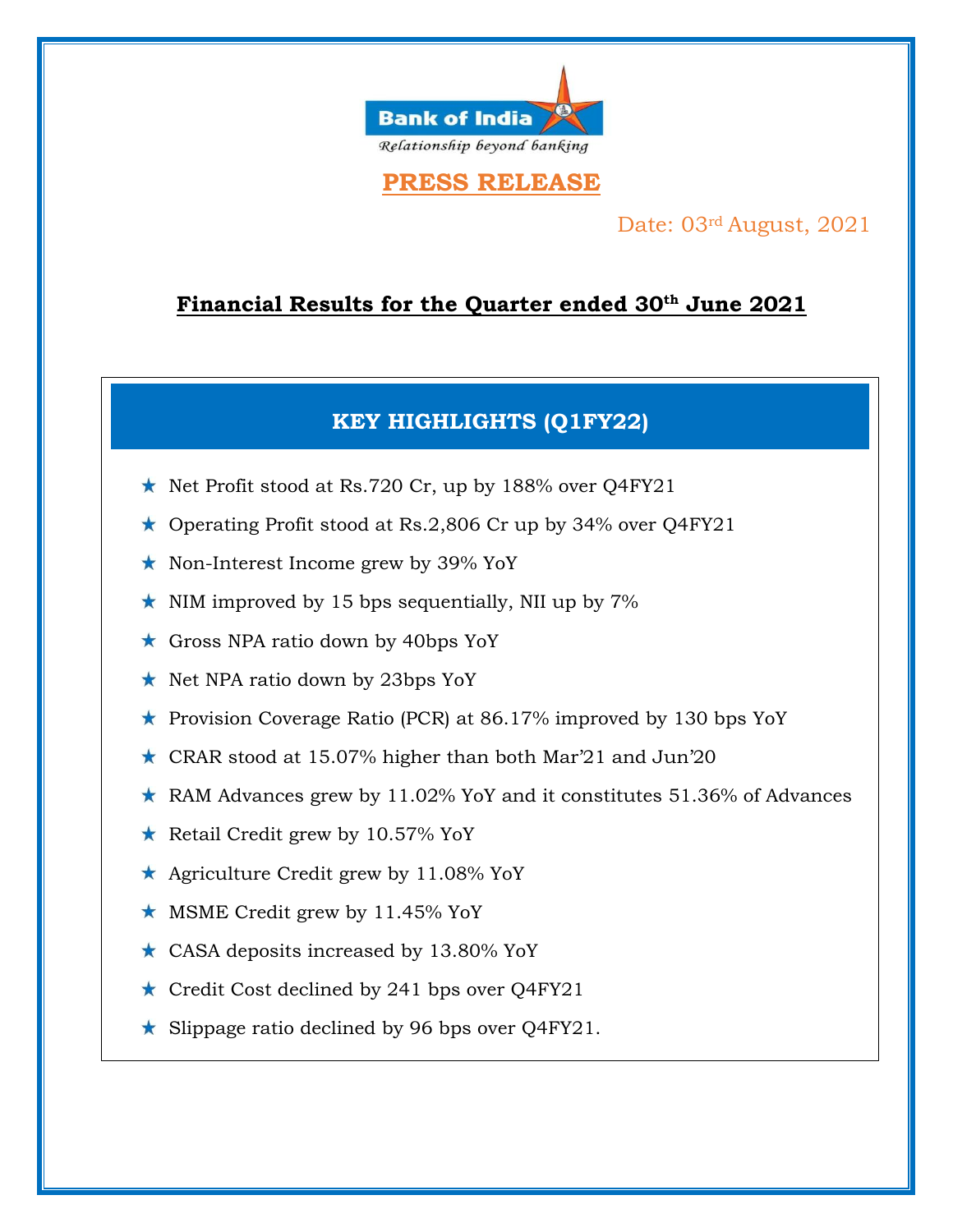

### **Profitability:**

- $\star$  Net Profit for the quarter stood at Rs.720 Cr for Q1FY22 against Rs.844 Cr in Q1FY21. On a sequential basis, Net Profit improved by 188% from Rs.250 Cr.
- $\star$  Operating Profit stood at Rs.2,806 Cr for Q1FY22 as against Rs.2,845 Cr for Q1FY21. On a sequential basis, it increased by 34% from Rs.2,094 Cr.
- Net Interest Income (NII) stood at Rs.3,145 Cr for O1FY22 against Rs. 3,481 Cr in Q1FY21. On a sequential basis, it increased by 7% from Rs.2,936 Cr.
- $\star$  Non-Interest Income increased by 39% YoY to RS. 2,377 Cr for Q1FY22 against Rs.1,707 Cr in Q1FY21. On a sequential basis, it increased by 16% from Rs.2,053 Cr.

### **Ratios:**

- $\star$  NIM (Global) stood at 2.16% in Q1FY22 against 2.48% in Q1FY21. It improved by 15 bps on a sequential basis from 2.01%.
- $\star$  NIM (Domestic) stood at 2.35% in Q1FY22 against 2.73% in Q1FY21. It improved by 19 bps on a sequential basis from 2.16%.
- $\star$  Cost to Income ratio (Global) stood at 49.18% in Q1FY22 against 45.18% in Q1FY21. It improved by 884 bps on a sequential basis from 58.02%.
- $\star$  Yield on Advances (Global) stood at 6.67% in O1FY22 against 7.55% in Q1FY21.
- $\star$  Cost of Deposits (Global) stood at 3.79% in Q1FY22 against 4.32% in Q1FY21. It improved by 11 bps on a sequential basis from 3.90%.

### **Business:**

- \* Global Business grew by 2.71% YoY to Rs.10,38,083 Cr in Jun'21.
- \* Global Advances stood at Rs. 4,14,697 Cr. Domestic Advances increased by 1.65% YoY to Rs.3,65,653 Cr in Jun'21.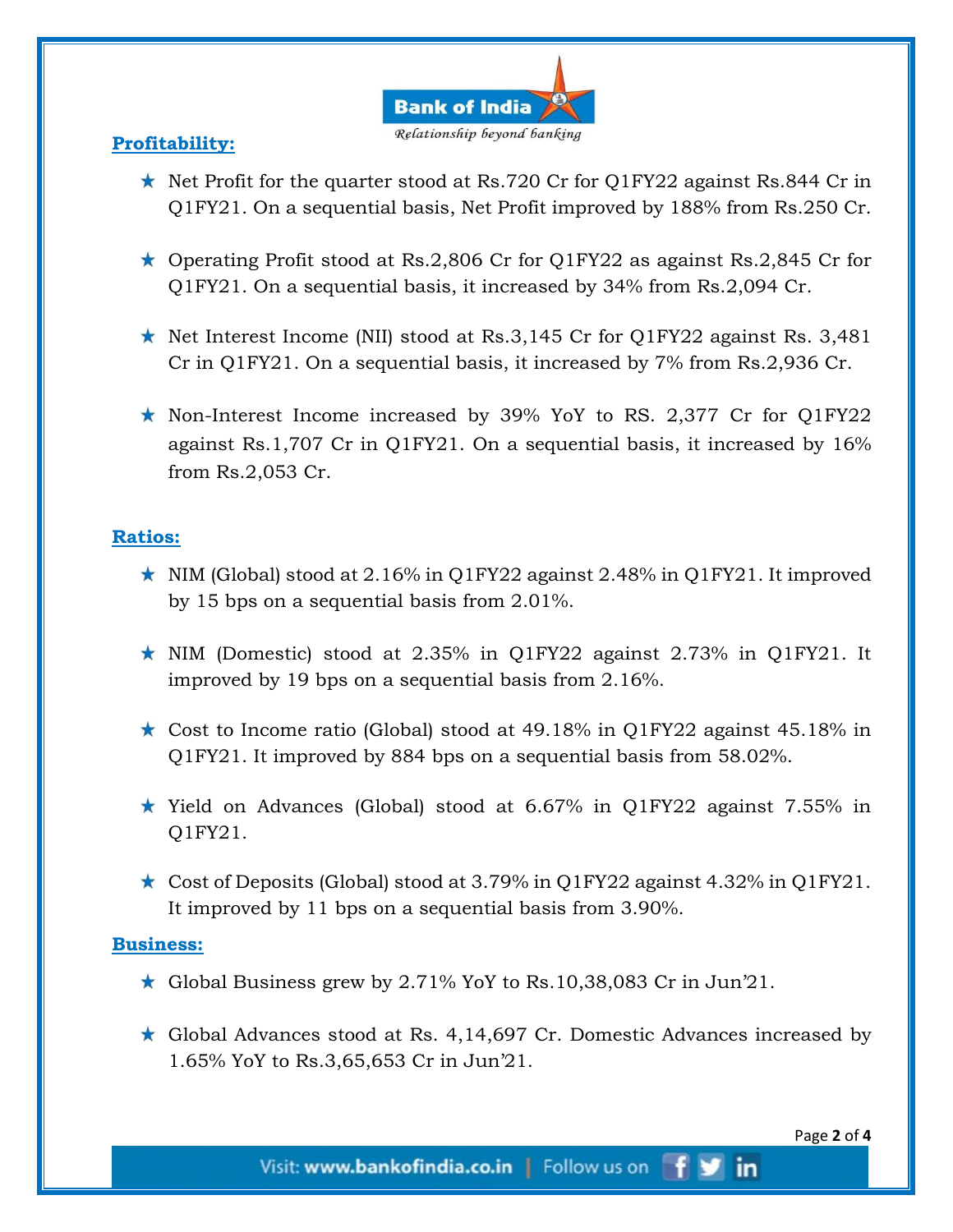

- $\star$  Global Deposits increased by 4.73% YoY to Rs. 6,23,385 Cr in June'21. Domestic deposits went up by 6.71% YoY to Rs. 5,52,303 Cr during the same period.
- **t** Domestic CASA went up by 13.80% YoY to Rs. 2,35,980 Cr in Jun'21 and CASA percentage stood at 43.22%.

### **Asset Quality:**

- $\star$  GNPA ratio improved to 13.51% from 13.91% in Jun'20.
- $\star$  The Net NPA ratio improved to 3.35% from 3.58% in Jun'20.
- **F** Provision Coverage Ratio (PCR) stood at 86.17% against 86.24% in Mar<sup>21</sup> and 84.87% in Jun'20.

### **Capital Adequacy:**

- $\star$  As on 30.06.2021, Bank's total Capital Adequacy Ratio (CRAR) was at 15.07% against 14.93% in Mar'21.
- $\star$  CET-1 ratio stood at 11.52% as on Jun'21 against 11.51% in Mar'21.

#### **Priority Sector & Financial Inclusion:**

- riority Sector advances increased by 10.58% YoY to Rs. 1,39,020 Cr in Jun'21 which constitutes 39.65% of ANBC.
- $\star$  Advances to Small & Marginal farmers constitutes 9.35% to ANBC and that to Weaker sections constitutes 12.10%, which are well above the regulatory norm.
- $\star$  Sanctions under PMSVANidhi 97.82% and disbursement, 96.91%.